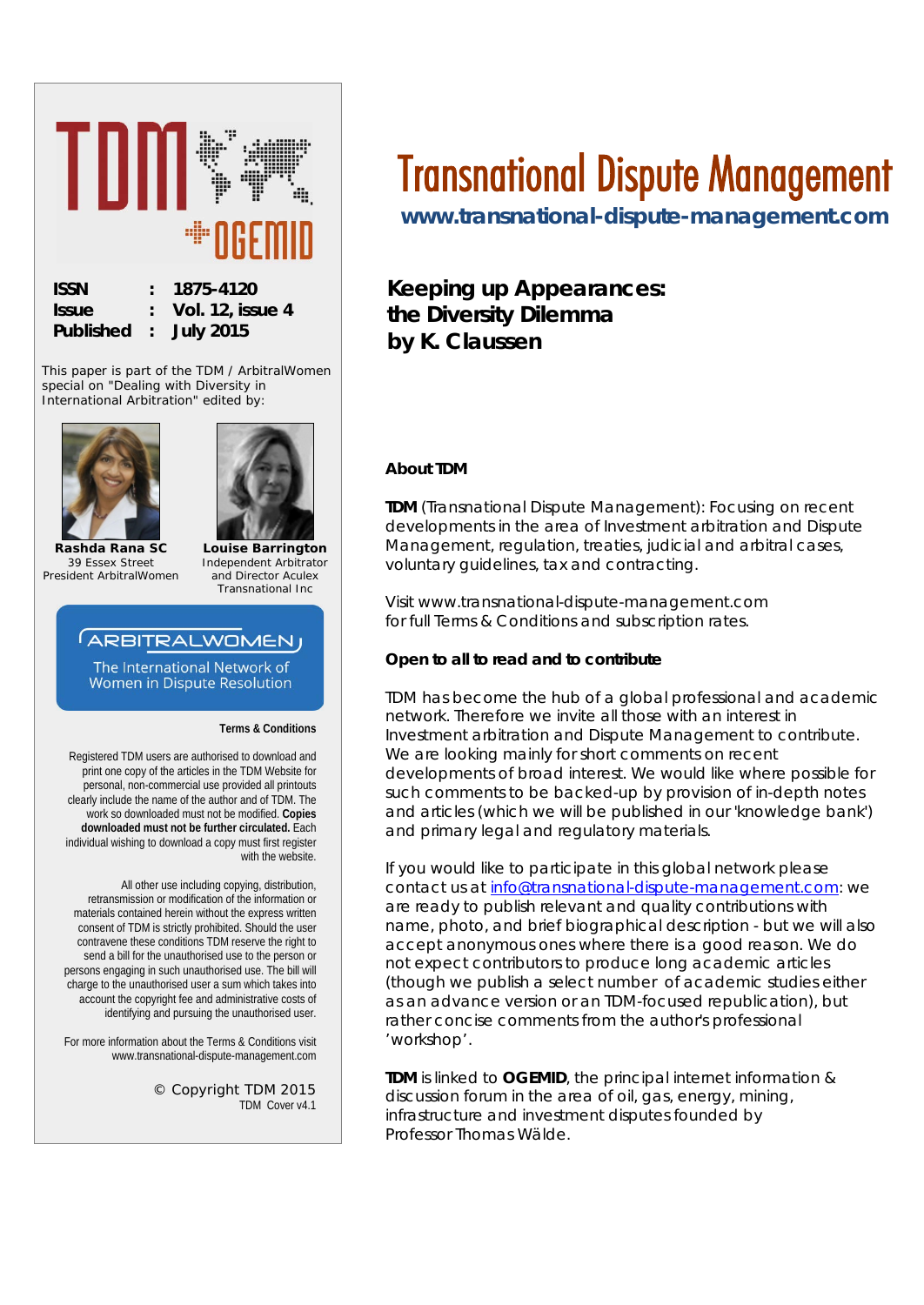# **Keeping up Appearances: the Diversity Dilemma Kathleen Claussen**<sup>1</sup>

This article, the first of two, takes a brief look at the importance of appearances in international arbitration. Both articles examine the constitution and composition of arbitral tribunals in international investment arbitration and State-to-State disputes: the first, in respect of diversity among arbitrators, and the second, in respect of challenges to the appointment of arbitrators premised on the arbitrators' past decision making. In short, both articles are concerned with appearances of and within the international arbitration system and how those appearances have an impact on the legitimacy of that system.

This first piece takes a preliminary look at calls for "diversity" in different types of international arbitration, particularly demands for more participation by women as arbitrators in international investment arbitration and State-to-State disputes. One need not take the time here to explore whether there is, in fact, a lack of gender diversity among arbitrators in international arbitration. As a result of empirical studies that have laid bare the repeat-player phenomenon in this field<sup>2</sup> and the obvious absence of women,<sup>3</sup> arbitrators themselves have recognized this issue as a problem. These studies and arbitrators can confirm that the numbers of women are too low and progress, if one may call it that, too slow.

Another way to frame this debate is to ask whether it is a problem *per se* to have the same (or same-looking) arbitrators deciding most international disputes. On this point, it is widely acknowledged that new arbitrators – whether younger, women, or minorities – are needed to be able to build the community as the repeat-players age or as they become too busy to take on more appointments. If we look at the current state of affairs – that is, the same 15 arbitrators deciding 55 percent of the cases -- and if we also consider the typical profile of such an

<sup>&</sup>lt;sup>1</sup> The views presented here are those of the author only and are offered in her personal capacity.

 $2$  According to statistics reported at the International Council for Commercial Arbitration (ICCA) Congress in April 2014, 15 arbitrators have decided 55 percent of international investment arbitration cases.

 $3$  It was reported at the 2014 ICCA Congress in Miami that 10 percent of sitting arbitrators at the LCIA were women. It was also reported by an ICC representative that five percent of recent appointments at the ICC were women. In the 40 publicly known cases at the PCA pending in 2014 or 2015, four women appeared as arbitrators. Of the 120 possible arbitrator opportunities created by those 40 cases, only seven were filled by those four women.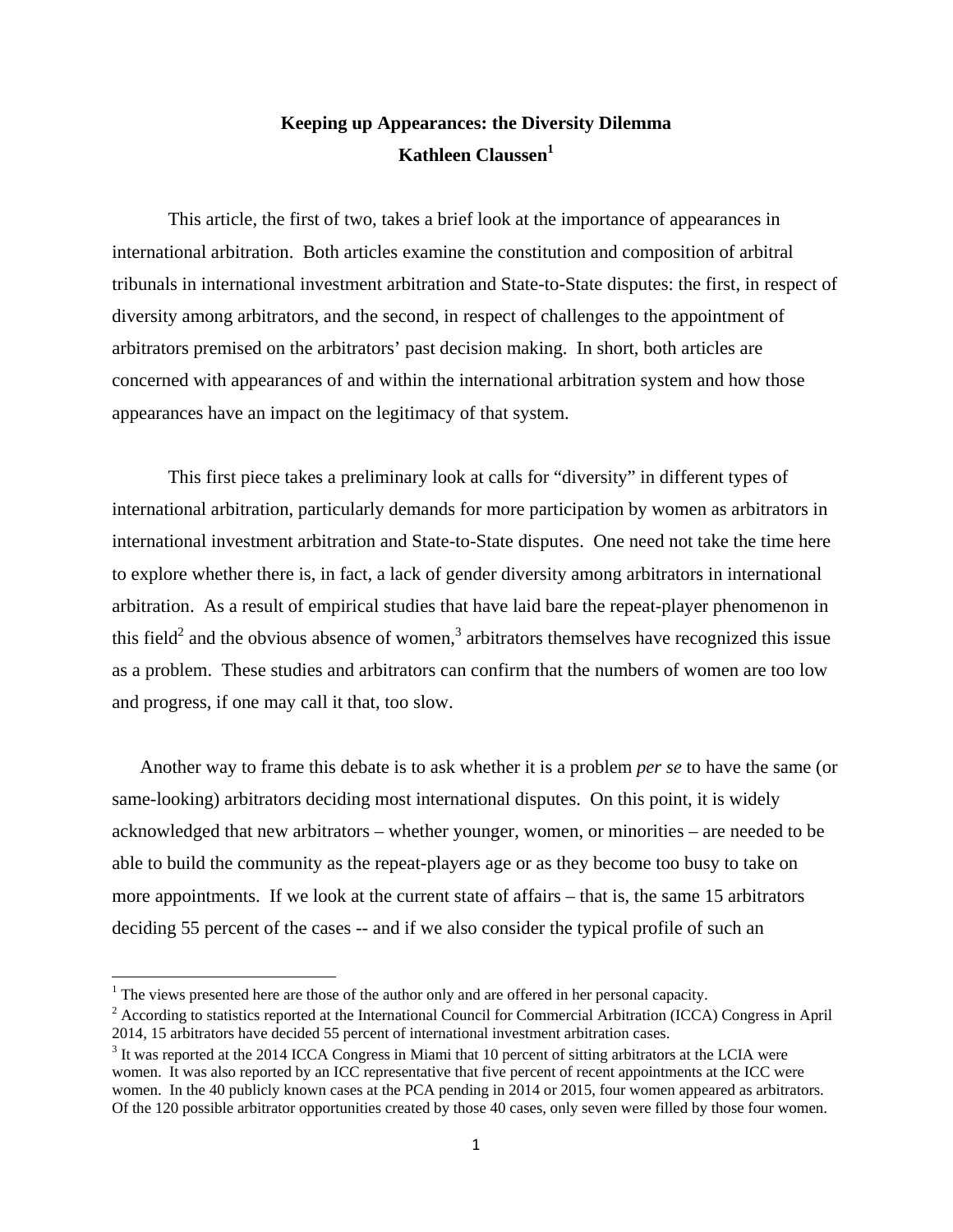arbitrator, especially his age, there is no doubt that now is the time to add new members to the arbitrator pool.

Two fundamental issues stand out. First, despite recognition of a noticeable absence of women, the international dispute resolution community has not articulated why gender diversity matters in international arbitration.<sup>4</sup> Second, a lack of consensus as to how to change the status quo, and specifically who should be responsible for ensuring more women enter the pool, paralyzes the discussion. Thus, while some arbitral leaders comment on the importance of adding more women, or new voices generally, to the arbitrator pool, none of the relevant actors takes steps to make changes.

Taking these barriers on, I analyze first whether gender diversity should be a consideration in this area. Arbitration poses unique challenges in its natural selection biases; that is, without an appellate or other control mechanism, arbitration remains what it was set-up to be: an individualized ad hoc dispute resolution system. The single-bite-at-the-apple approach to dispute settlement makes getting the "best" chairperson or the "right" party-appointed arbitrator a critical element in determining the outcome of the dispute. For this reason, arbitrators with track records are preferred and the barrier to entry into the community is nearly insurmountable. Fear of an unfavorable outcome and of the unknown on the part of those selecting the arbitrators constrains the pool.

This fear brings us back to the discussion of whether a diverse pool of arbitrators should be important in international arbitration. While this article argues that the answer to that question must be yes whether out of recognition of diversity as a public value or out of acceptance that new decision makers are needed for the survival of the system, it acknowledges that the road may be even longer than anticipated as a result of barriers unique to this specialized system.

<sup>4</sup> Nienke Grossman has taken the lead in exploring the same problem in international courts, however. *See, e.g.*, Nienke Grossman, *Sex on the Bench: Do Women Judges Matter to the Legitimacy of International Courts*, 12 CHICAGO J. OF INT'L L.647 (2012).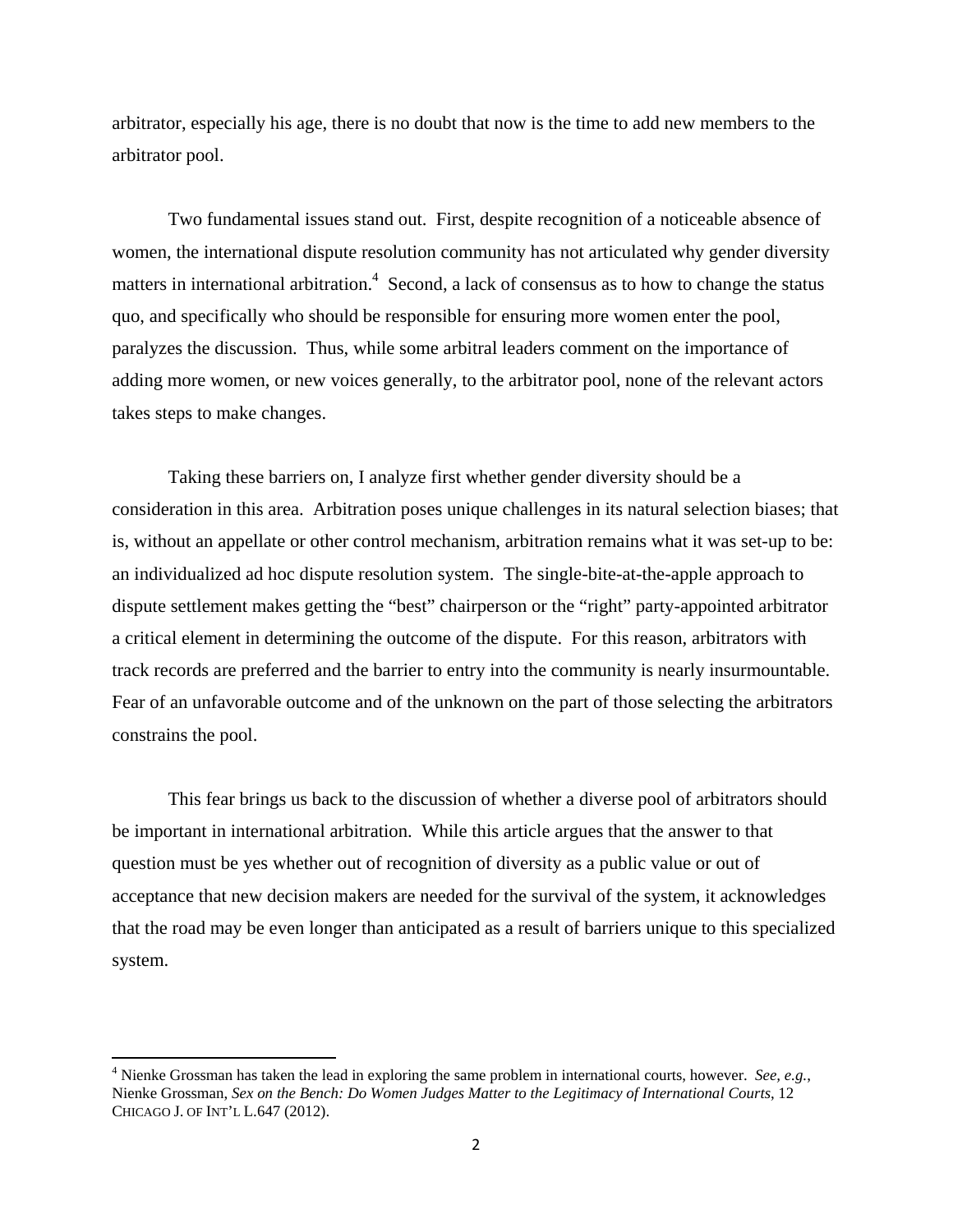### **I. Should Diversity Matter in International Arbitration?**

Other articles have discussed the paucity of women in international arbitration.<sup>5</sup> They accept as a basic premise that there should be more women in international arbitration decision making and they explain why they believe the discrepancy has developed. They do not explain, however, why there should be more women arbitrators. The topic was broached in at least two sessions at the 2014 International Council for Commercial Arbitration (ICCA) Congress in Miami – the overall theme of which was "Legitimacy: Myths, Realities, Challenges," a topic to which I will return shortly.

This part considers in brief some pros and cons of gender diversity. It starts by asking whether diversity should be or is important to the international arbitration community. The next part asks the harder question of whether a diversity strategy, a deliberate effort to take steps to getting more women into arbitrator positions, should be considered.

I noted at the outset that arbitrators appear to agree, without necessarily articulating why,6 that adding more women is important to international arbitration. This common feeling may be reflective of a general recognition of the importance of including women in spheres where they have been often excluded. Diversification of the bench in domestic judiciaries is not a new phenomenon. Over the last several decades, a noticeable effort is and has been underway in the United States, the United Kingdom, and in other parts of the world to diversify the bench with respect to gender and often other criteria at least at the federal or national level.<sup>7</sup> The same trend has occurred in the business community such that women are increasingly present in the C-suite. Without going into a comprehensive study here of comparative diversity efforts, suffice it to say that whether examining government initiatives or international business, diverse groups of

<sup>5</sup> *See, e.g.*, Lucy Greenwood and C. Mark Baker, *Getting a Better Balance on International Arbitration Tribunals*, 28 ARB. INT'L 653 (2012); Benjamin G. Davis, *American Diversity in International Arbitration 2003-2013*, unpublished paper (2013); Lucy Greenwood, *Unblocking the Pipeline: Achieving Greater Gender Diversity on International Arbitration Tribunals*, 42 INT'L L. NEWS (2013); Gus van Harten, *The (Lack of) Women Arbitrators in Investment Treaty Arbitration*, 59 Columbia FDI Perspectives, No. 59 (2012); Michael Goldhaber, *Madame La President – A woman who sits as president of a major arbitral tribunal is a rare creature*. *Why?*, 1 TDM 2004. 6

 $6$  This was the view expressed during the ICCA Congress at the panel "Who Are the Arbitrators." Well known arbitrator V.V. Veeder has at least called it the "right thing to do" in his remarks on the panel.

<sup>&</sup>lt;sup>7</sup> See, e.g., Barbara Graham, Diversity, Impartiality, and Representation on the Bench: Toward an Understanding of *Judicial Diversity in American Courts*, 10 MICHIGAN J. OF RACE & L., 153 (2004).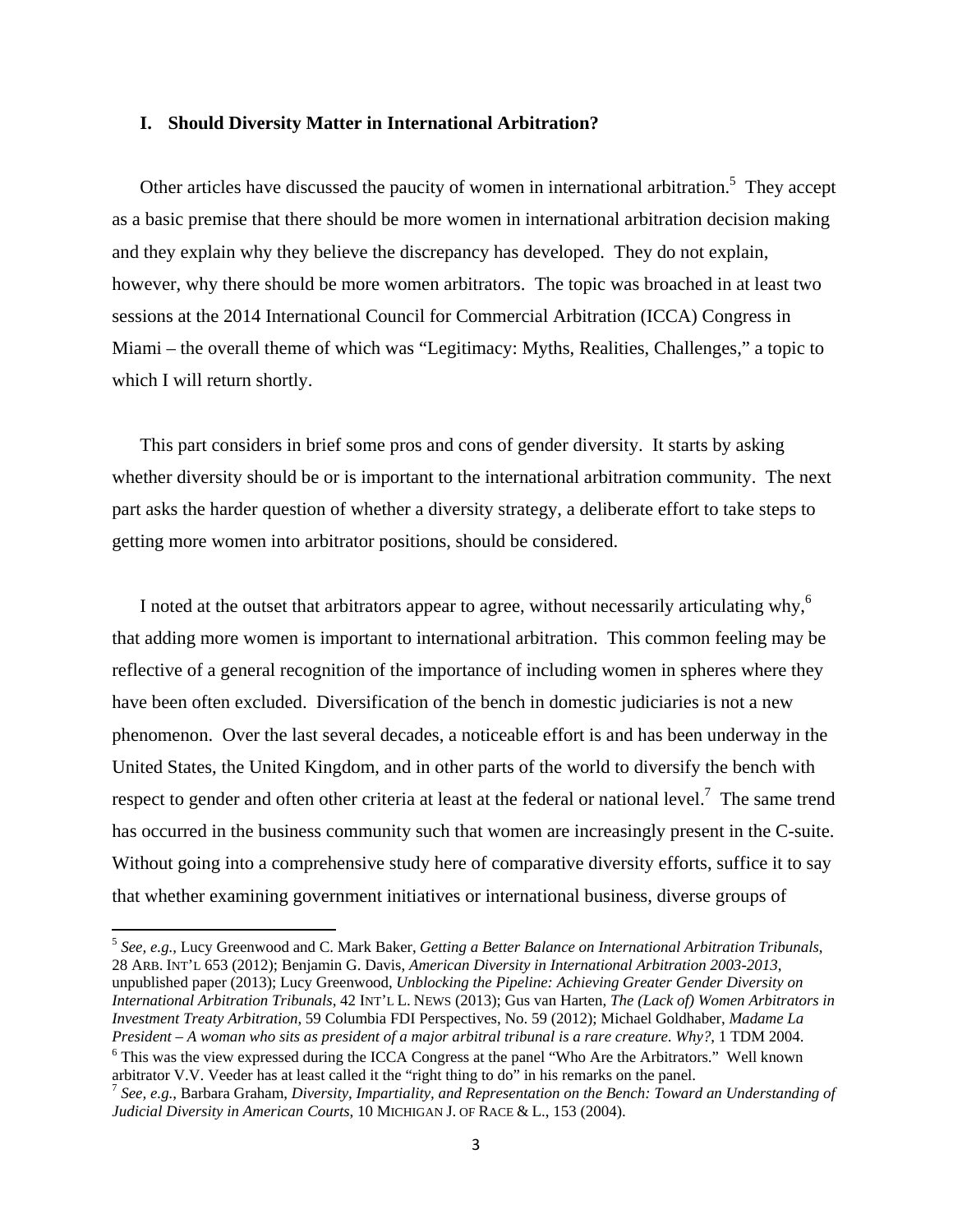decision makers are nearly universally seen as welcome.<sup>8</sup> The rationales are slightly different, however, for each sector.

In the United States, for one, the importance of adding more women and minorities to the judicial bench is framed often in terms of remedying past systemic discrimination in judicial selection, as well as in terms of ensuring more voices are involved in the decision making process.<sup>9</sup> In the business sector, research has shown that a gender-diverse group of decision makers is better able to cope with problem solving and produces more creative outcomes.<sup>10</sup> Put differently, in the judiciary, the importance of adding women is frequently framed as a modern democratic value, whereas in business, the advantages are seen to be stronger, more profitable outcomes.

Does either of these considerations, or any other, have relevance to international arbitration? Where does the international arbitration community  $-$  a blend of both public and private actors and entities  $- fit?$ 

I propose three possible rationales for including more women in international arbitration. First, adopting the business reasoning, we may believe outcomes would be improved with a more diverse arbitrator pool. Second, along the lines of the U.S. judiciary, we might think that diversity is a public value that is inherently important to any public or quasi-public system. Third, we may believe in the prominence of appearances for purposes of legitimacy and public confidence. That is, to preserve trust and reliability of the regime, we may think it important that the system appears to be representative of the general population. None of these rationales ought to be considered alone – indeed, they are in some respects inextricably linked -- but I will elaborate upon each briefly in succession.

#### A. Focus on outcomes

 $8 \text{ In the business community, increased diversity may be seen as a competitive advantage for a business that may.}$ spark innovation on particular projects.

<sup>9</sup> *See* Nancy Scherer, *Diversifying the Federal Bench: Is Universal Legitimacy for the U.S. Justice System Possible?*,

<sup>&</sup>lt;sup>10</sup> See, e.g., Sylvia Ann Hewlett, Melinda Marshall, and Laura Sherbin, *How Diversity Can Drive Innovation*, HARV. BUS. REV. (December 2013).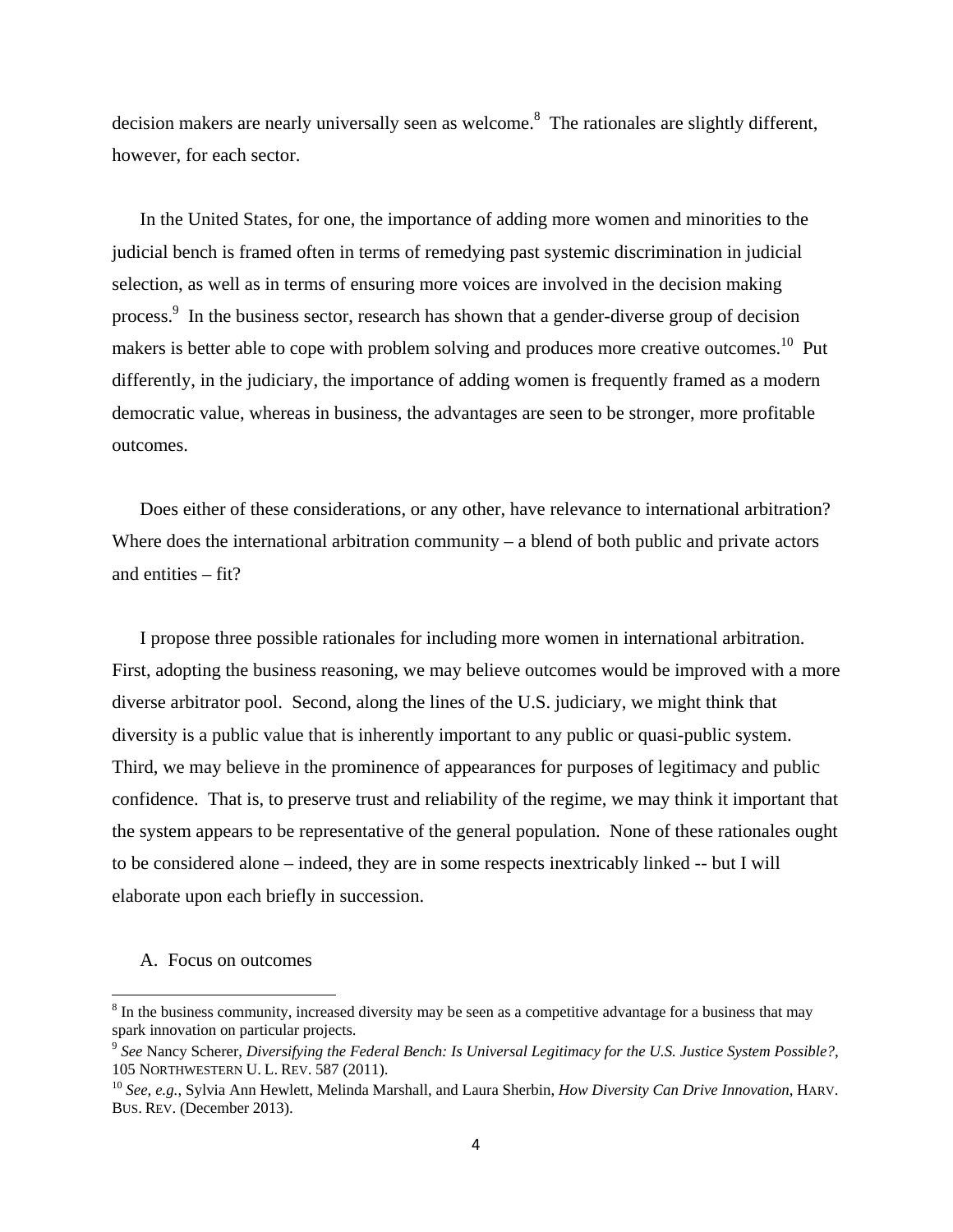To determine whether making an effort to add women to arbitral panels would change or even improve outcomes is, to put it one way, a challenging exercise. Such an exercise has not been undertaken and is likely impossible to accurately assess.<sup>11</sup>

What does it mean to have an improved outcome in arbitration? The business rationale would suggest that having more diverse backgrounds at the decision table would improve problem solving.12 If we take the perspective of the average litigant in an individual case, like in business, arbitration for each litigant is often about winning the case and perhaps collecting damages, or put in business terms, improving one's bottom line. To achieve that outcome, rather than consider adding diverse thinkers to the ranks, one must choose the "right" candidate. What makes someone the "right" candidate has nothing to do with their gender, race or age, and has everything to do with their views, though of course those may be informed by their gender, race, age, or any other factor. For example, States often select former government officials as their party-appointed arbitrator because they believe those individuals understand how government decision making is carried out, and may best understand the situation. Clearly, determining whether an arbitrator reached the "right" outcome is a highly subjective exercise. What one litigant may think is "right," another may think is wrong. Other arbitrators may agree or disagree.

At a systemic level, in the absence of specialized data, it is not possible to attribute certain outcomes to certain arbitrators, especially on the basis of gender. Even examining arbitral decisions at a qualitative level, the absence of a precedential system creates an added challenge to such an evaluation with objective criteria.

As indicated above, because the selection of an arbitrator is largely connected to that which is known about the arbitrator, it is not surprising that the diversification of the arbitrator pool may be seen at odds with the idea of consistent decision-making or a *jurisprudence constante*. The

 $11$  One recent study shows that women judges are much more likely to rule in favor of jurisdiction in ICSID cases than men. In fact, women never voted against jurisdiction. Michael Waibel and Yanhui Wu, *Are Arbitrators* 

<sup>&</sup>lt;sup>12</sup> One may question whether arbitral decisions are engaged in problem solving, as a part of dispute management, or whether they are merely applying the law – that is, adjudication or umpiring?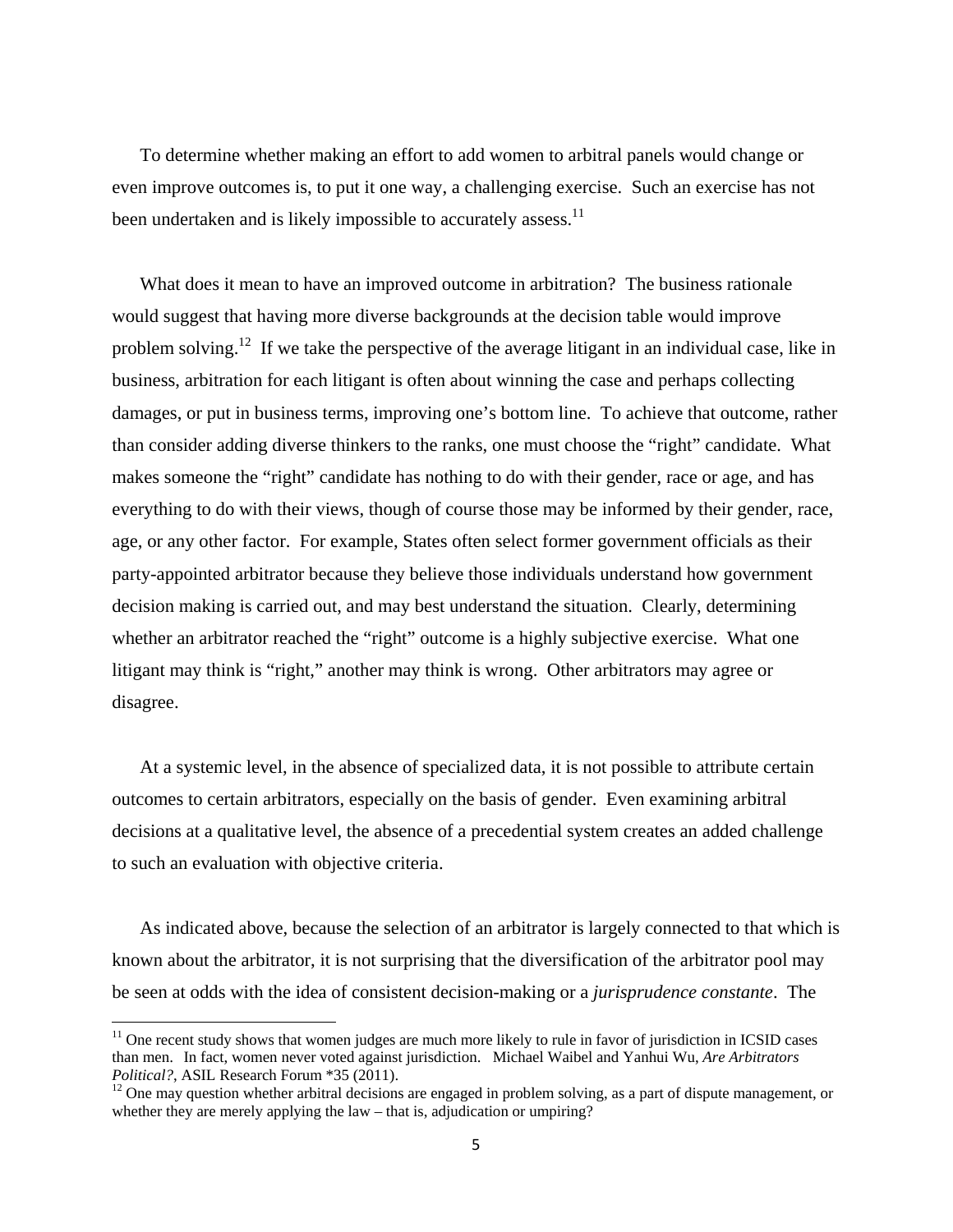arbitrators with the most experience and, perhaps, the most expertise, are those that have been selected repeatedly. The busiest arbitrators in investment disputes and also in State-to-State disputes have established practices and procedures.

One may question whether consistency is appropriate, or helpful, in a system that was arguably designed to operate as a series of independent cases without precedential effect. Tribunals have confronted this issue, early on in the development of the system in *SGS v. Philippines*<sup>13</sup> and five years later, in *Saipem v. Bangladesh* in which the tribunal put emphasis on the importance of the "legitimate expectations of the community of States . . . towards certainty of the rule of law."14 While of course new voices could adopt the consistent interpretation established by those before them, they could also disrupt that consistency with creative interpretations that some would view as a threat to the system. I will return to these considerations in the second article in this short series.

The simple fact is that there is not enough data to determine how women arbitrators fare differently from men. Nor does it behoove anyone to ask such questions. It does not make sense, therefore, to focus on an outcome-oriented rationale for adding more women to a pool for consideration. From an outcome-oriented perspective, we may conclude only that the inclusion of new women arbitrators, like the inclusion of any new arbitrators, is likely to help rejuvenate the pool to make it more sustainable as the repeat players retire or become too busy while demand continues to increase. To exclude women from the system is, therefore, wasteful and irrational.15

## B. Gender balance as a public priority

Turning to the second proposed rationale, the importance of diversity as a public value: just as with the domestic judiciaries, States might think it important to have both men and women, to

 $13$  The tribunal stated that "although different tribunals  $\dots$  should in general seek to act consistently with each other, in the end it must be for each tribunal to exercise its competence in accordance with the applicable law, which will by definition be different for each BIT and each Respondent State." *SGS v. Philippines*, ICSID Case No. ARB/01/13, Decision of the Tribunal on Objections to Jurisdiction, January 29, 2004, para. 97.

<sup>&</sup>lt;sup>14</sup> *Saipem S.p.A. v. People's Republic of Bangladesh*, ICSID Case No. ARB/05/07, Award, June 30, 2009, para. 90. <sup>15</sup> For this proposition, see V.V. Veeder's forthcoming remarks in the ICCA Congress Series, No. 18.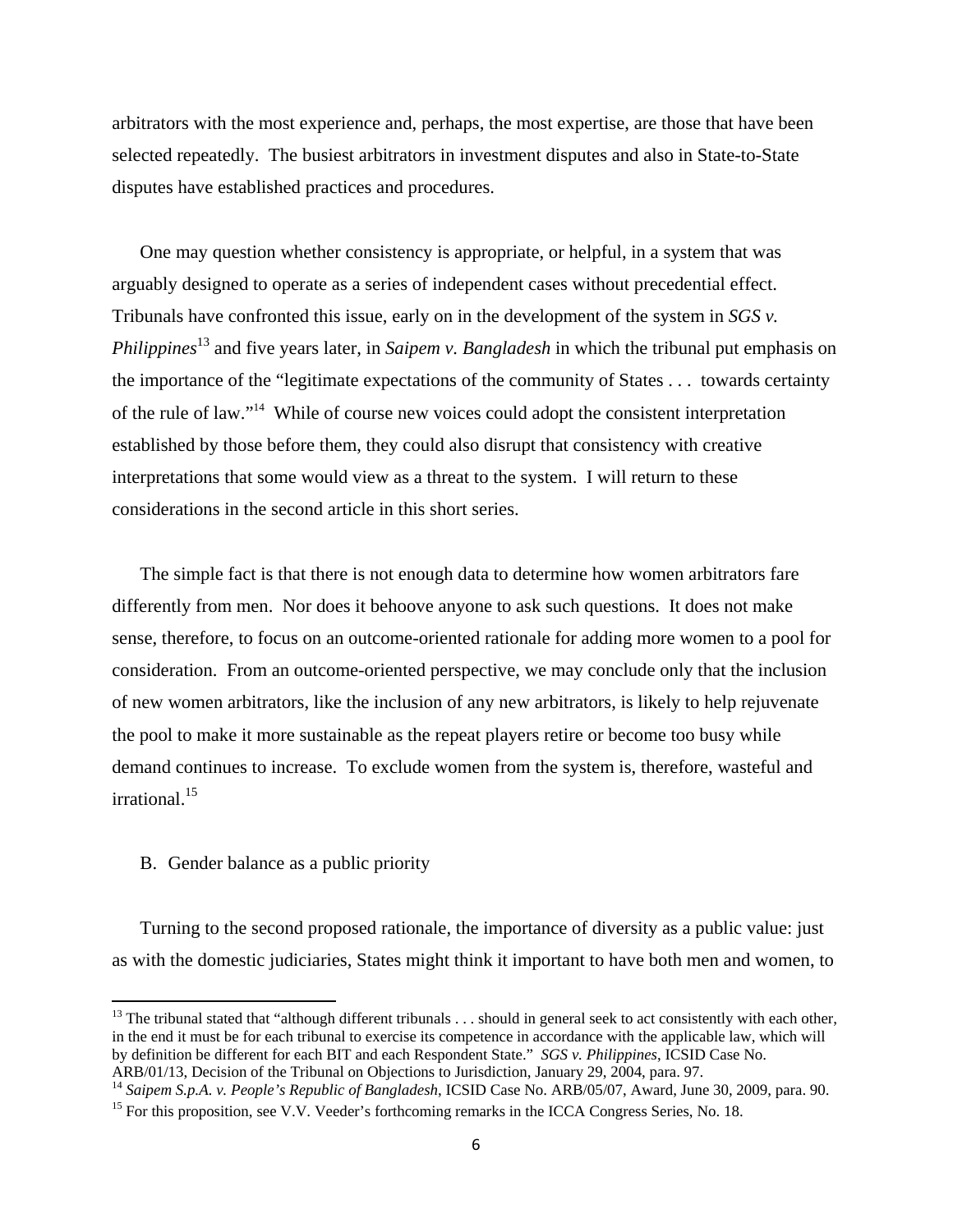the extent possible, on arbitral panels. In other words, for the State, participating in an arbitration involves more than just winning. The State's choices ought to be constrained and empowered by public values at least in respect of democratic States. For those States, representativeness may be significant.<sup>16</sup>

The numbers do not bode well, however, for international judicial bodies where States alone have selected the members. There, women make up between 0 percent and 19 percent of iudges.<sup>17</sup> These numbers suggest that States may place limited priority on including women in international judiciaries as compared to domestic judicial bodies. Certainly, domestic judiciaries have far greater visibility for the public and engage with individual citizens as litigants, making representativeness highly salient in that context. In the international law setting, gender representativeness may not be the focus and the fact that men make up the vast majority of judges in international courts may be another historical relic.

Some private litigants may also find gender balance to be important whether for their shareholders or others and endeavor to select women for panels. Again, the trouble, however, is the singular nature of the appointment process. Other than those repeat player litigants, it is difficult for parties to an arbitration to prioritize gender representativeness as a public value in their selection processes.

On the contrary, international organizations, particularly those with State members, may be well positioned to realize the value. Diversity as a public value may resonate more with institutions that are intergovernmental organizations, such as ICSID and the Permanent Court of Arbitration (PCA), than with those that are privately owned and organized. Intergovernmental organizations should be guided by the values of their members – States rather than private stakeholders. These organizations play a critical part in the way States interact with the system and therefore how States may choose to shape the future direction of the system. In a system in

<sup>&</sup>lt;sup>16</sup> In *Federalist No.* 39, for example, one of the founding documents for the U.S. democracy, founding father James Madison opined that a representative government is only deemed legitimate if its institutions draw from all sectors of the population: "It is essential to [a republican] government, that it be derived from the great body of the society, not from . . . a favored class of it . . . ."

<sup>&</sup>lt;sup>17</sup> Nienke Grossman, *Sex on the Bench: Do Women Judges Matter to the Legitimacy of International Courts*, 12 CHICAGO J.OF INT'L L. 647 (2012).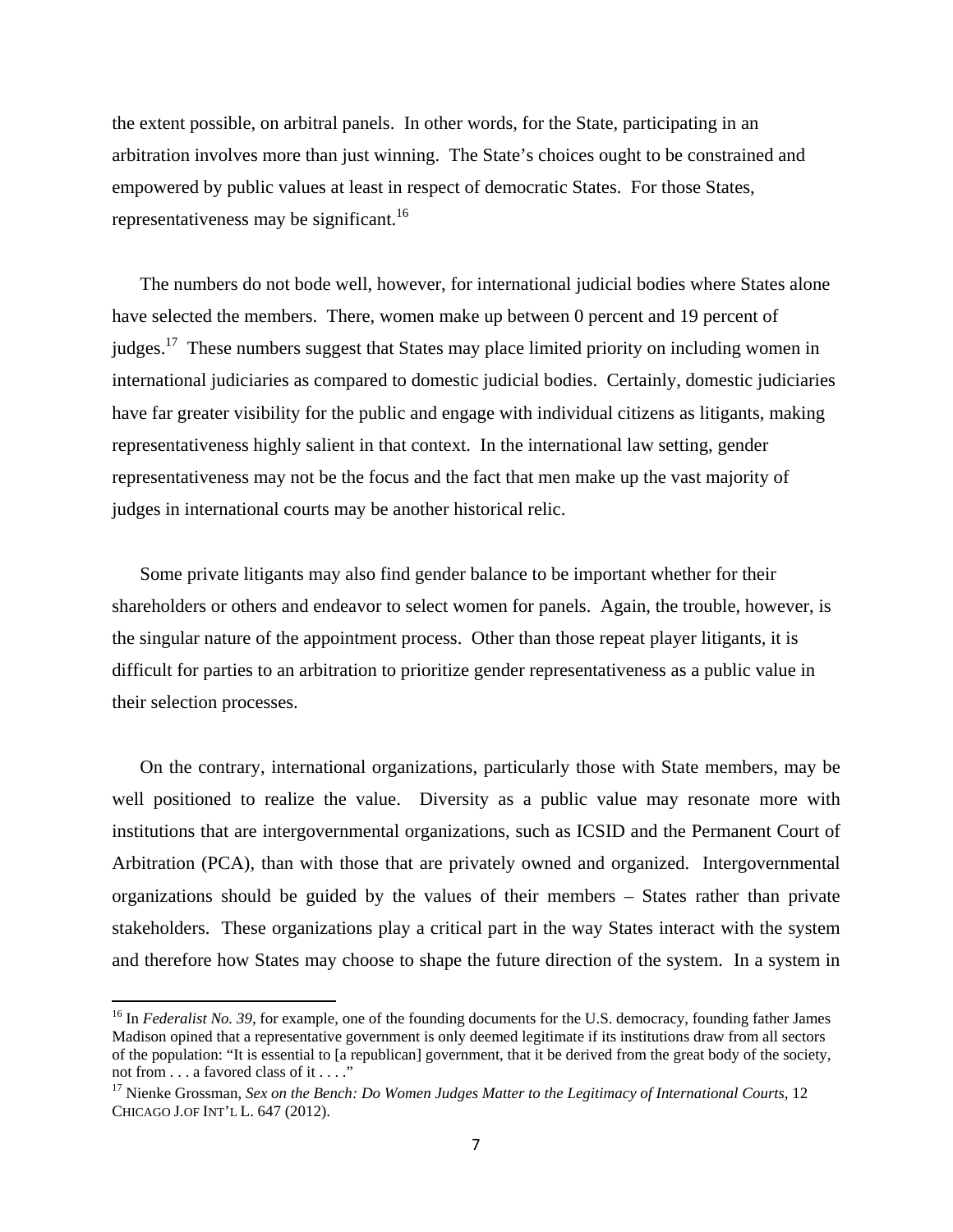which individual arbitrators interpret the law, contributing and creating new doctrine, States maintain the ultimate control as to whether the system will be sustained. Intergovernmental organizations work in the interstices of that interaction, cognizant of the concerns and motivations of all participants. Thus, IGOs should be positioned to navigate the muddy waters and imbue the system with State values. In this respect, arbitral institutions can serve as the value-oriented check on the otherwise hybrid system. That said, one does not hear this valuebased rationale emanating from most institutions.

## C. Keeping up appearances

As I noted at the commencement of the article, the importance of appearances may be another rationale for ensuring that more women enter the arbitrator pool. Making an effort to avoid perpetuation of the status quo is more than just the right thing to  $d\sigma - i\tau$  is a survival mechanism.

By this, I refer to the concept of legitimacy and how the work of international arbitral tribunals may only be perceived as legitimate if it *appears* to embody rule of law and democratic principles. Thus, by contrast to the preceding factor, in which the public values are accepted as a basis for adding women to the arbitrator pool, this rationale highlights that the legitimacy of the system relies upon the perception of the public values that underlie the arbitral regime.<sup>18</sup> In other words, even if public values are not motivating the inclusion of women, the community needs to add women to maintain its legitimacy.

It was said at the ICCA Congress that "appearance and trust matter in our field."<sup>19</sup> Appearances matter as set out in the rules and governing procedural documents in international arbitration. The "appearance of bias" standard is the basis for evaluating many challenges to the appointment of arbitrators and has received heightened attention in recent months in particular.<sup>20</sup>

<sup>18</sup> *See, e.g*., Tom R. Tyler, *Procedural Justice, Legitimacy and the Effective Rule of Law*, 30 CRIME AND JUSTICE, 283 (2003).

<sup>&</sup>lt;sup>19</sup> Statement made by Professor Christophe Seraglini at ICCA Miami in the session entitled, "Who are the Arbitrators."

 $20$  The setting up of a task force to examine the concept of issue conflict and the controversy surrounding the challenge decision in *CC/(Devas) Mauritius v. Republic of India* is telling in this respect.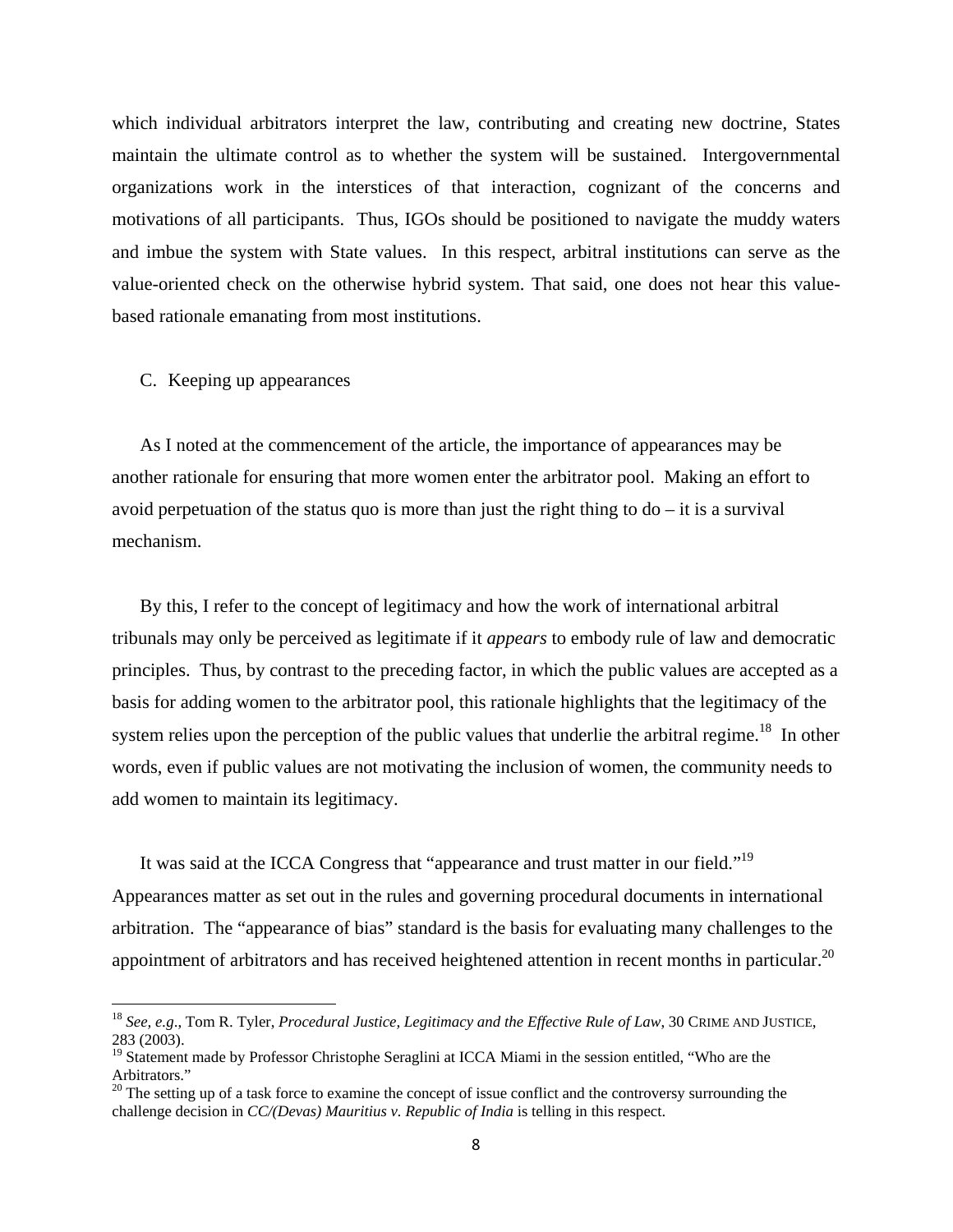This subjective standard is in place for the same reason: to increase and enhance the system's legitimacy.

Moreover, the public international arbitration system is more reliant than domestic systems on legitimacy to secure voluntary compliance. To date, the arbitration community has maintained a good track record of compliance with arbitral awards and not just those facilitated by the New York Convention. This record both contributes to and is dependent on the legitimacy the system is able to maintain.

Interestingly, the calls for diversity in international arbitration have grown in strength simultaneously with calls for transparency, predominantly in international investment arbitration. There is a lot at stake in this process, especially for institutions for whom administering arbitrations is all they do. Those institutions must seek to keep the public's trust such that States continue to participate. To the extent this means that the public must perceive arbitrators as fair, impartial, and representative, institutions may be motivated to include more women on arbitral panels or at the very least to offer choices of women arbitrators to parties engaged in a list procedure selection process. Moreover, just like as in the process of an executive branch official appointing a member of the national judiciary, an appointing institution can afford the "risk" of selecting a newcomer given that the relationship between the institution and the arbitrator is not as direct as it is for outcome-focused disputants.

If institutions are not reaching that conclusion on their own, the question then becomes: How do we convince institutions or parties that appearances, at the very least, are important? The next part seeks to respond to this important question.

#### **II. How To Increase the Numbers of Women in the Arbitrator Pool**

If we conclude that diversity is indeed important in some respect to international arbitration, we may then ask whether an active strategy is appropriate. And if so, how would it work? Given the overly slow process so far, I believe a deliberate effort, even if only a small contribution, is required to change the culture.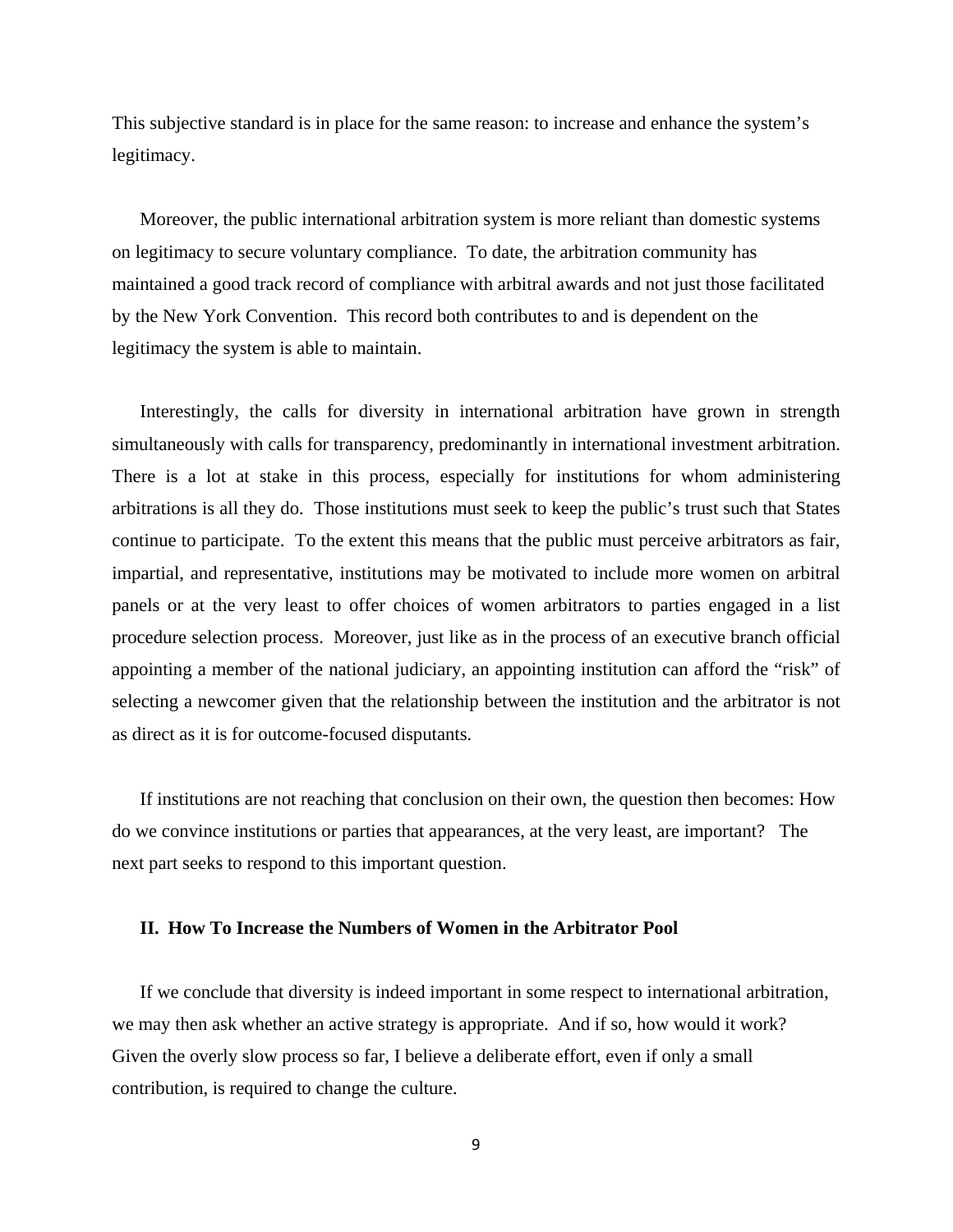Opposition to "diversity strategies" in the domestic judiciary typically is framed in terms of the methodology through which more diverse leadership is achieved. For example, some critics of diversity strategies in U.S. federal judicial circles argue that diversity candidates are less qualified than non-diversity candidates.<sup>21</sup> In arbitration, the problem is more of a "pass the buck" issue. Risk aversion abounds. Attorneys for parties, whether private or public, do not want to pick an arbitrator whose views may be unknown, thus heightening the barrier to entry. At least statistically, States appoint more women than private parties. States may face some pressure to select a woman to the extent they find it important to advance the public value as described above, but that value may not take on as much salience in individual appointment processes where outcomes dominate as compared to, for example, roster-making where representation is important.

Arbitral institutions responsible for selecting arbitrators when parties are unable to agree or where otherwise required to do so are best positioned to take the lead on ensuring women are represented on lists and in tribunals. But, these institutions often opt out of this role and insist that States and private parties have a broader pool from which they can select. This position may result from a different kind of concern about outcomes: competition with other arbitral institutions for the opportunity to administer disputes. As service providers, bringing in new disputes may be the institution's main source of income, and thus maintaining one's reputation is paramount. To propose an "untested" newcomer may be seen as dangerous for an institution as a result.

This approach is not sustainable. If institutions are not convinced of the importance of introducing new voices into the system out of concern for their own reputations, then they should be convinced on the basis of an even more basic need: survival and success of the system. Such institutions will not be taken seriously if they do not produce tribunals or at least lists of possible arbitrators that are representative and credible. Institutions need to take a systemic view because institutions rely on the existence of the system. These words ought to resonate with the business side of such institutions. As diversity becomes a value, like independence and impartiality,

<sup>21</sup> *See* Scherer, supra note 9.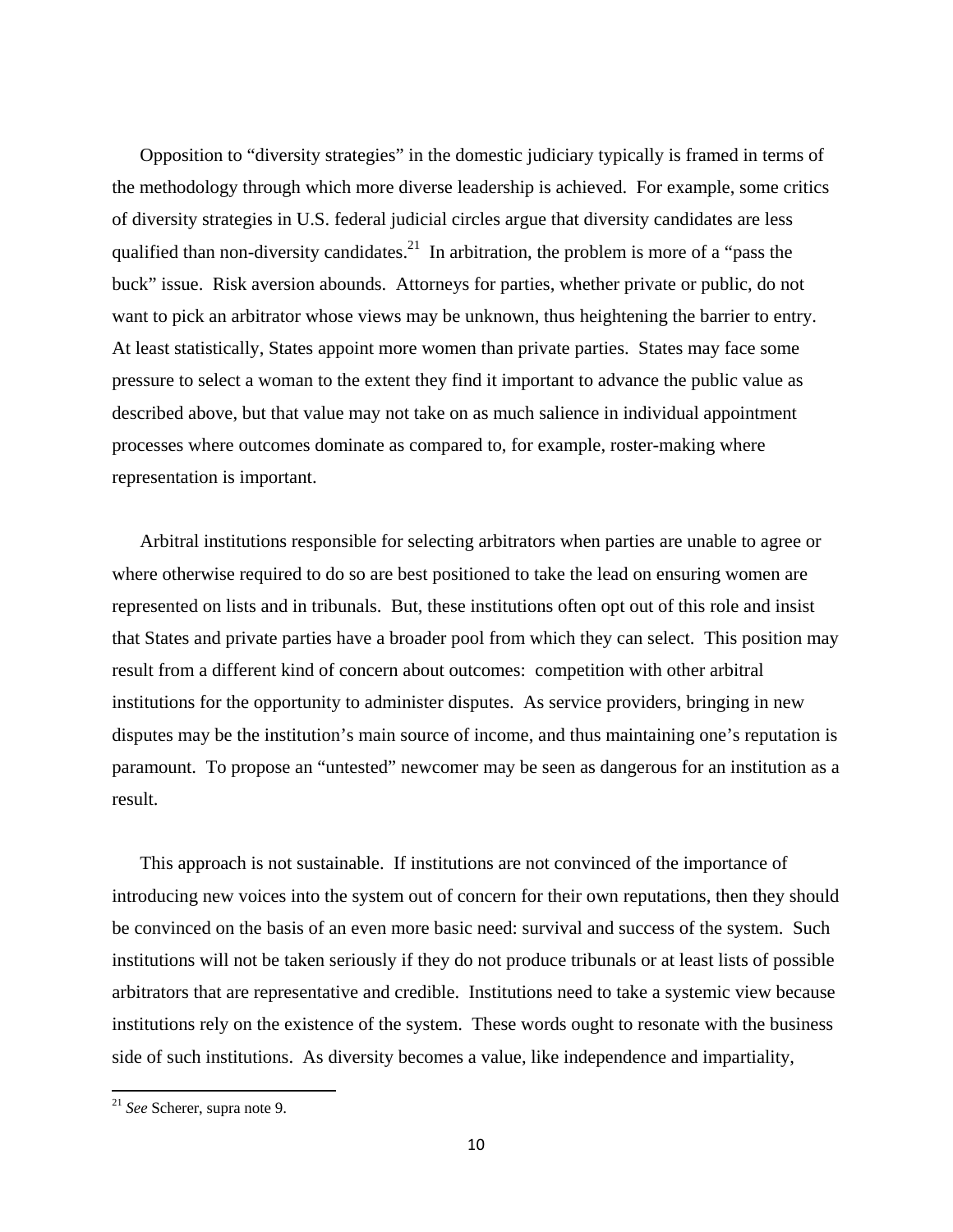participants can make diversity a basis for competition among the institutions therein incentivizing institutions to overcome the "breakthrough" barrier. The perceived risk for institutions must be outweighed by the advantages to the system.

By changing their approach in this way, institutions may be able to achieve the appearance of diversity for the system, giving it a sort of "symbolic legitimacy" as Grossman has discussed elsewhere.<sup>22</sup> Constituencies – whether States, the general public, or private litigants – may then be able to perceive that the system is simply an extension of the domestic public system with the same safeguards and principles.

It is true that arbitral institutions make far fewer appointments than private parties. ICSID has noted that it makes only about 25 percent of appointments, either through its Secretary-General or through the Chairman of the Administrative Council of the World Bank. In fact, an informal search on the ICSID website suggests that only 10 of 191 pending cases included appointments made by the Secretary-General herself.<sup>23</sup> Still, only one of those 10 arbitrators was a woman.

Jan Paulsson has expressed doubt about the ability of some institutions to carry out this role, referring to their inability to "convince disputants that their selection process is untainted by undue influence . . . . [T]he organizations that call themselves arbitral institutions need to look at themselves and ask why it is that they are so exposed to suspicions of poor selection of arbitrators and maybe even worse: cronyism and other forms of corruption."24

This article need not go into reforms for each institution that would achieve this outcome, but rather leaves it to each institution to organize a program by which women and other newcomers regularly appear on lists and in appointments.<sup>25</sup> And as for States, there should be consistency between domestic and international dispute settlement – the same values should apply. This

<sup>22</sup> Nienke Grossman, *Normative Legitimacy of International Courts*, 86 TEMPLE L. REV. (2013) (citing Tom R. Tyler, et al, *Legitimacy and Criminal Justice: International Perspectives*, in TOM R. TYLER, ED, LEGITIMACY AND INTERNATIONAL CRIMINAL JUSTICE: INTERNATIONAL PERSPECTIVES 9, 10 (Russell Sage 2007)).<br><sup>23</sup> Search run on May 1, 2015 at https://icsid.worldbank.org/apps/ICSIDWEB/cases/Pages/AdvancedSearch.aspx<br><sup>24</sup> Jan Paulsson, *Moral H* 

*Arbitrators in Investment Treaty Arbitration*, 59 Columbia FDI Perspectives, No. 59 (2012)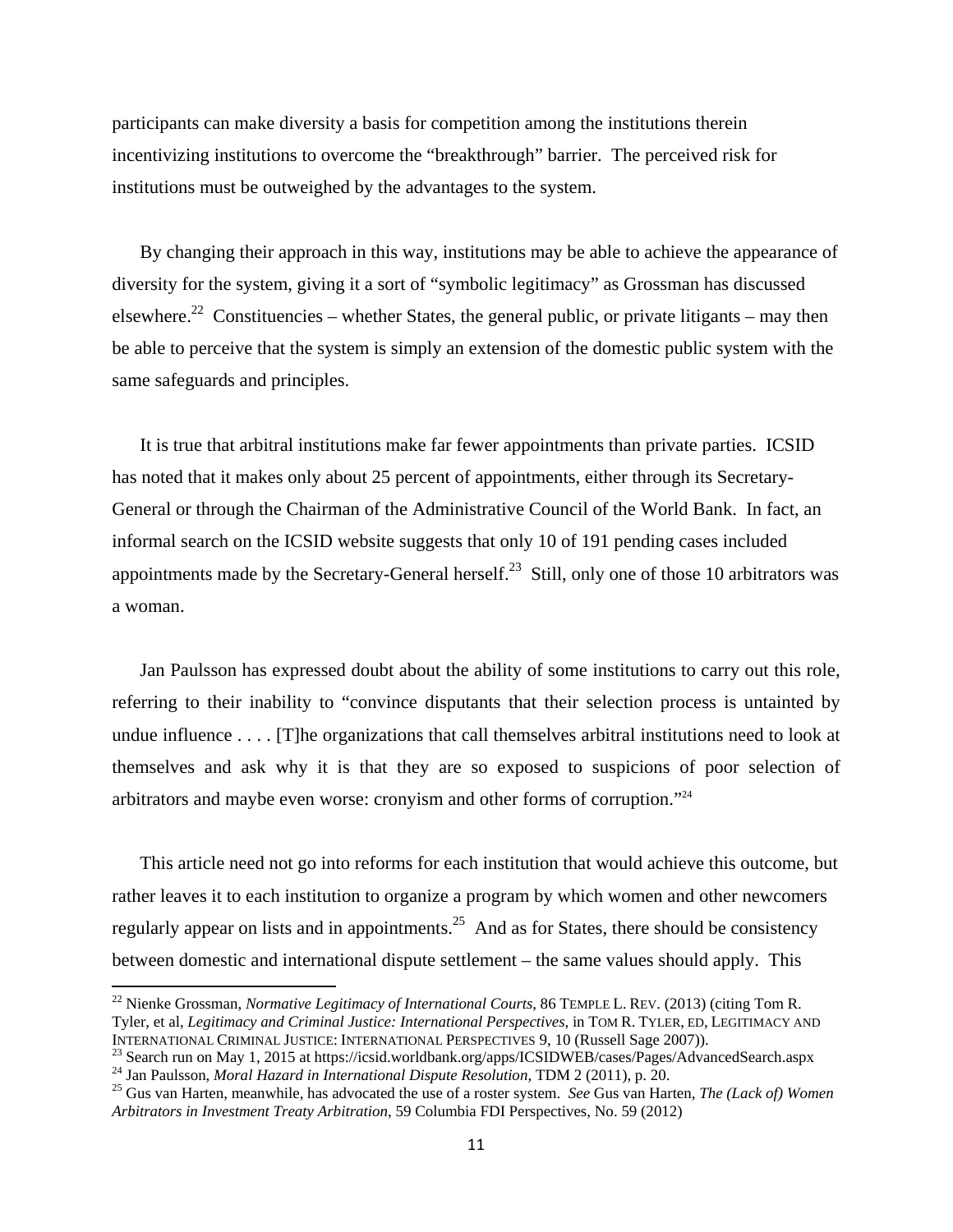again will help build public trust in the system as the public sees the system as an extension of the public apparatus rather than a private, uncontrolled, undemocratic initiative.

## **III. Conclusion**

Arbitration, with its unique quasi-public features, relies heavily on perception. For this reason, this article has focused on appearances. Just as challenges to arbitral appointments are decided using an appearance of bias standard, so too will the system be evaluated in critical moments by domestic publics. Thus, for the international arbitration system to maintain legitimacy in the eyes of those publics, the appearance of representativeness must be preserved. Paulsson makes this point: "The process will be rejected if it is perceived that . . . the power to decide [is] reserved to mandarins or high priests operating in a few dominant cities."<sup>26</sup> To have legitimacy, the constituencies of international arbitration have to be able to see arbitration as reflective of their domestic regime.

To achieve such representativeness, emphasis must be placed on addressing barriers to entry. Even if institutions do not make the majority of appointments, their persistent hindrance to the furtherance of diversification is not sustainable or desirable to those who believe international arbitration is a public good. Institutions should recognize that their very existence is premised on the system's legitimacy and the perception that arbitration is an extension of a public system with public values. Whether new voices enhance outcomes is irrelevant when one considers the necessity of State engagement and public acceptance through the keeping up of appearances.

<sup>26</sup> Jan Paulsson, *The Alexander Lecture at the Chartered Institute of Arbitrators: Universal Arbitration-What We Gain, What We Lose* (November 29, 2012).